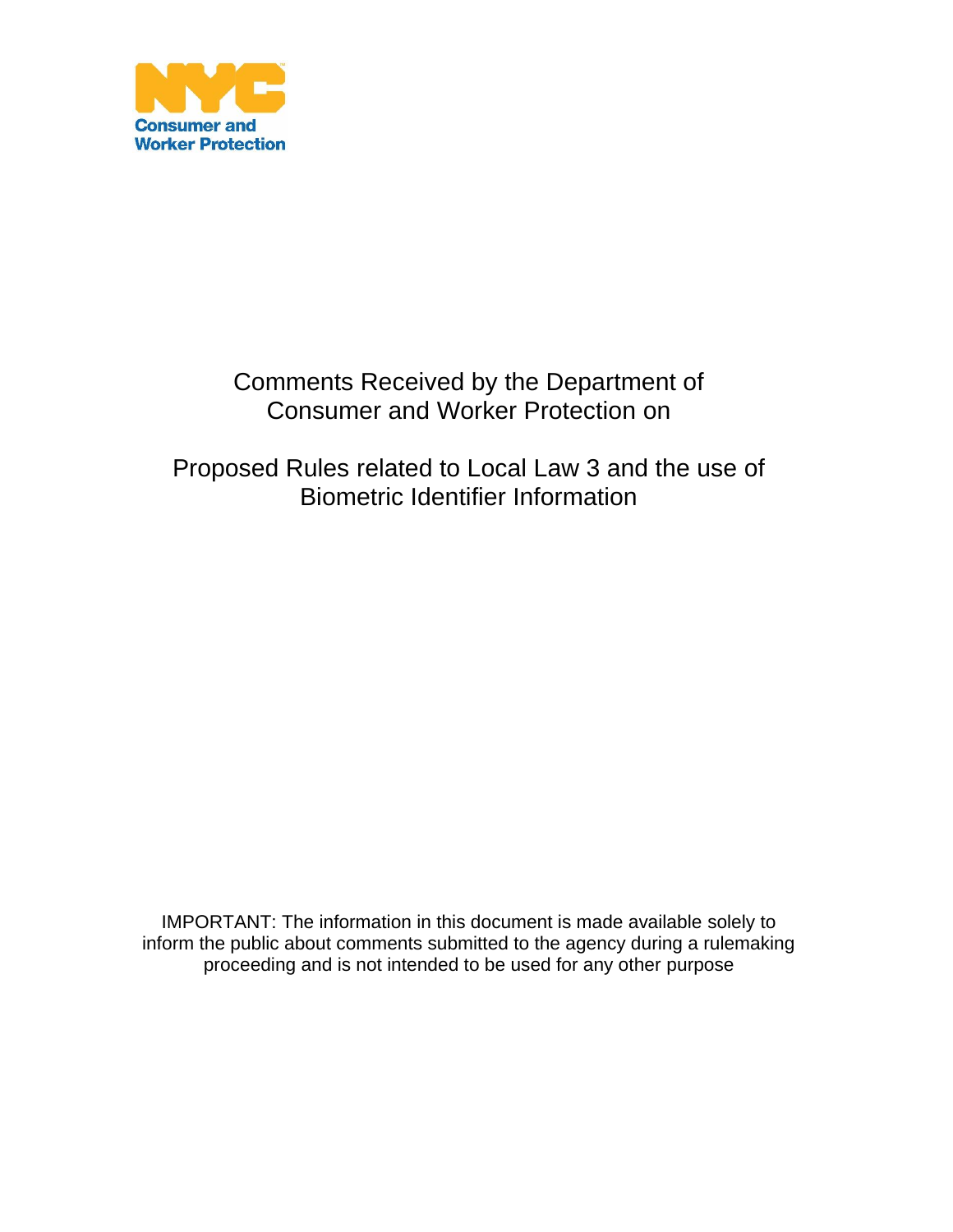

# **Testimony of Daniel Schwarz On Behalf of the New York Civil Liberties Union Before the New York City Department of Consumer and Worker Protection Regarding the new rules to implement Local Law 3 of 2021**

#### **August 30, 2021**

The New York Civil Liberties Union ("NYCLU") respectfully submits the following testimony regarding the new rules to implement Local Law 3 of 2021. The NYCLU, the New York affiliate of the American Civil Liberties Union, is a not-for-profit, nonpartisan organization with eight offices throughout the state and more than 180,000 members and supporters. The NYCLU's mission is to defend and promote the fundamental principles, rights, and values embodied in the Bill of Rights, the U.S. Constitution, and the Constitution of the State of New York. The NYCLU works to expand the right to privacy, increase the control individuals have over their personal information, and ensure civil liberties are enhanced rather than compromised by technological innovation.

Biometric surveillance technologies, which include face, voice, and gait recognition, enable the invasive power to track who we are, where we go, and who we meet. But they are also highly flawed and rely on racially-biased systems. The widespread use of these technologies presents a clear danger to all New Yorkers' civil liberties and threatens to erode our fundamental rights to privacy, protest, and equal treatment under the law.

In recognition of these harms, the New York City Council enacted Local Law 3 of 2021 ("LL 3") as a first step to diagnose the spread and use of these surveillance technologies in businesses. The law, which came into effect on July 9, 2021, takes a rudimentary approach to biometric surveillance technology, requiring certain "commercial establishments" that collect, use, or retain "biometric identifier information" from their customers to post notices at all customer entrances in a form prescribed by the New York City Department of Consumer and Worker Protection ("DCWP" or "Department"). In order for this law to not just be a mere rubber stamp on the use of biometric surveillance, it is incumbent on the Department to promulgate rules that, at the very least, give the public basic information about the technologies in use and any privacy policies that govern them.

Unfortunately, the proposed rules by the DCWP fall far short of that goal. The rules as drafted would not disclose any meaningful information and fail to notify customers in plain and simple language about the use and implications of biometric surveillance technologies.

The DCWP published a Biometric Identifier Information Disclosure sign template<sup>1</sup> on its website, which businesses simply have to add their names to and post at every entrance to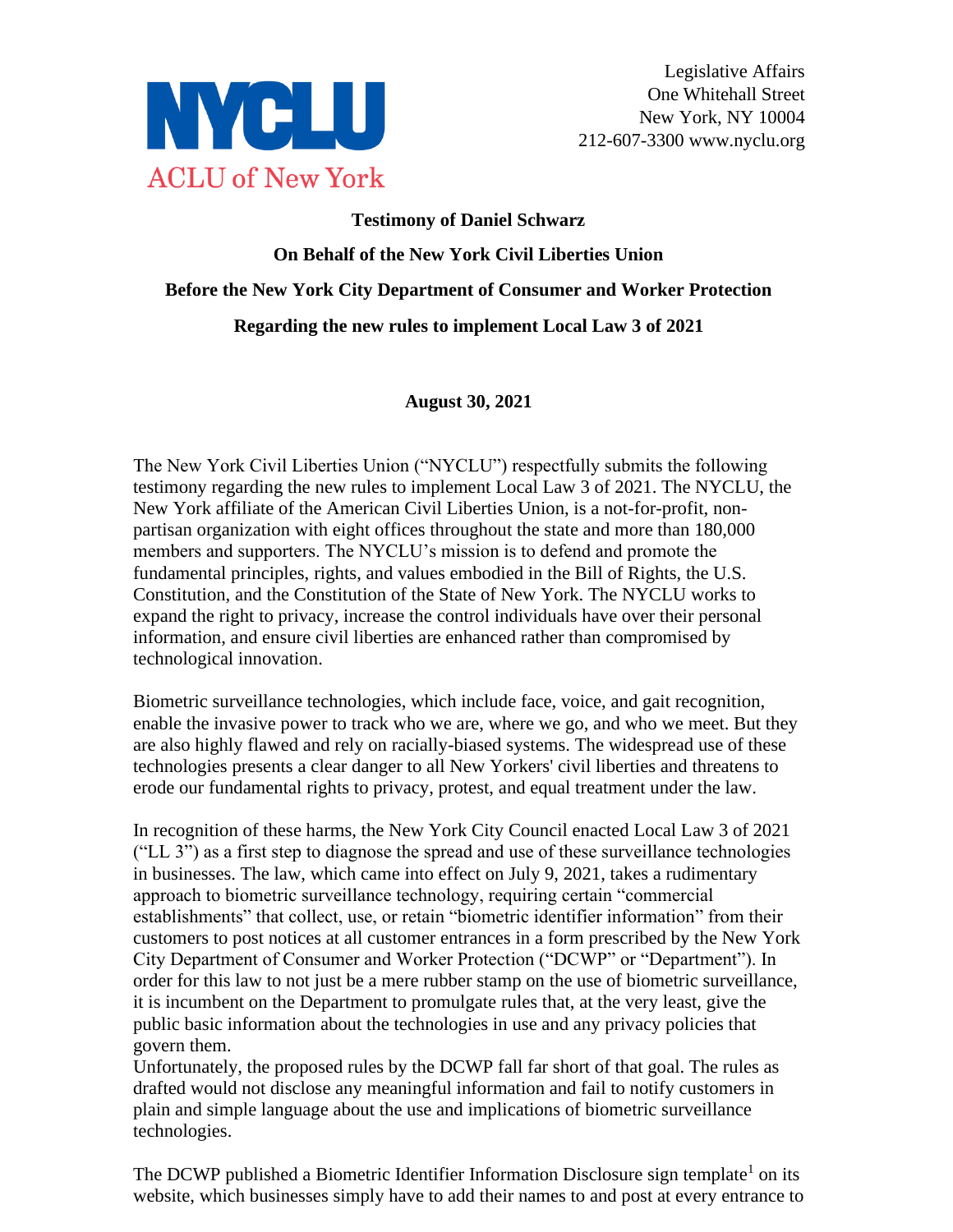fulfill the notice requirement. The 35-word notice is so ambiguous that it actively obscures any information value whatsoever from the disclosure. It lacks any specificity about the type of biometric data collection occurring, and does not include privacy policies covering the use, access, retention, deletion, sharing, and security measures governing that data – or where to find them. Further, the sign template lists only two examples of biometric identifier information: eye scans and voiceprints. Notably absent is any mention of facial recognition, which is the most prominent and newsworthy type of biometric data collection – and was the primary target of the Council in passing the underlying legislation. This focus on facial recognition can be seen in the legislative history, including in LL3/Intro. 1170-2018's summary, Committee reports, and minutes of the Council's Stated Meeting. Deliberately excluding the most widely known type of biometric identifier thwarts transparency and weakens the notice's potential impact. It's also critical that businesses clearly disclose the specific types of biometric data collection they deploy, particularly as these technologies are notoriously inaccurate and racially biased. Numerous studies have shown that face surveillance technologies are particularly inaccurate for women and people of color.<sup>2</sup> And misidentifications have led to harassments, removals from establishments, arrests, and jail time. $3$ 

It has been practically impossible to find out whether businesses deploy biometric recognition technologies. In 2018, the ACLU asked some of the biggest retailers whether they

<sup>1</sup> Sign template, Biometric Identifier Information Disclosure, [https://www1.nyc.gov/assets/dca/downloads/pdf/businesses/Biometric-Identifier-](https://www1.nyc.gov/assets/dca/downloads/pdf/businesses/Biometric-Identifier-Information-Disclosure-Sign.pdf)[InformationDisclosure-Sign.pdf.](https://www1.nyc.gov/assets/dca/downloads/pdf/businesses/Biometric-Identifier-Information-Disclosure-Sign.pdf) 

<sup>2</sup> See e.g., Cynthia M. Cook et al., *Demographic Effects in Facial Recognition and their* 

*Dependence on Image Acquisition: An Evaluation of Eleven Commercial Systems*, 1 IEEE

TRANSACTIONS ON BIOMETRICS, BEHAVIOR, AND IDENTITY SCIENCE 32–41 (2019); Joy

Buolamwini & Timnit Gebru, *Gender Shades: Intersectional Accuracy Disparities in Commercial Gender Classification*, PROCEEDINGS OF MACHINE LEARNING RESEARCH (2018), [http://proceedings.mlr.press/v81/buolamwini18a/buolamwini18a.pdf.](http://proceedings.mlr.press/v81/buolamwini18a/buolamwini18a.pdf)

<sup>3</sup> See e.g., Dave Gershgorn, *Black teen barred from skating rink by inaccurate facial recognition*, THE VERGE (2021), [https://www.theverge.com/2021/7/15/22578801/black](https://www.theverge.com/2021/7/15/22578801/black-teen-skating-rink-inaccurate-facial-recognition)[teenskating-rink-inaccurate-facial-recognition](https://www.theverge.com/2021/7/15/22578801/black-teen-skating-rink-inaccurate-facial-recognition) (last visited Aug 20, 2021); Kashmir Hill, *Another* 

*Arrest, and Jail Time, Due to a Bad Facial Recognition Match*, THE NEW YORK TIMES, December 29, 2020, [https://www.nytimes.com/2020/12/29/technology/facial-](https://www.nytimes.com/2020/12/29/technology/facial-recognition-misidentify-jail.html)

[recognitionmisidentify-jail.html](https://www.nytimes.com/2020/12/29/technology/facial-recognition-misidentify-jail.html) (last visited Aug 20, 2021); The Computer Got it Wrong: Why We're Taking the Detroit Police to Court Over a Faulty Face Recognition "Match," AMERICAN CIVIL LIBERTIES UNION, [https://www.aclu.org/news/privacy-technology/the](https://www.aclu.org/news/privacy-technology/the-computer-got-it-wrong-why-were-taking-the-detroit-police-to-court-over-a-faulty-face-recognition-match/)[computer-got-it-wrongwhy-were-taking-the-detroit-police-to-court-over-a-faulty-face](https://www.aclu.org/news/privacy-technology/the-computer-got-it-wrong-why-were-taking-the-detroit-police-to-court-over-a-faulty-face-recognition-match/)[recognition-match/](https://www.aclu.org/news/privacy-technology/the-computer-got-it-wrong-why-were-taking-the-detroit-police-to-court-over-a-faulty-face-recognition-match/) [\(](https://www.aclu.org/news/privacy-technology/the-computer-got-it-wrong-why-were-taking-the-detroit-police-to-court-over-a-faulty-face-recognition-match/)last visited May 20, 2021).

use facial recognition: of nineteen retailers, only two answered.<sup>1</sup> In contrast to this, people clearly want transparency and control over their data: a recent survey shows that

<sup>1</sup> Jenna Bitar & Jay Stanley, *Are Stores You Shop at Secretly Using Face Recognition on You?*, AMERICAN CIVIL LIBERTIES UNION (2018), [https://www.aclu.org/blog/privacytechnology/surveillance-technologies/are-stores](https://www.aclu.org/blog/privacy-technology/surveillance-technologies/are-stores-you-shop-secretly-using-face)[you-shop-secretly-using-face](https://www.aclu.org/blog/privacy-technology/surveillance-technologies/are-stores-you-shop-secretly-using-face) (last visited Aug 20, 2021).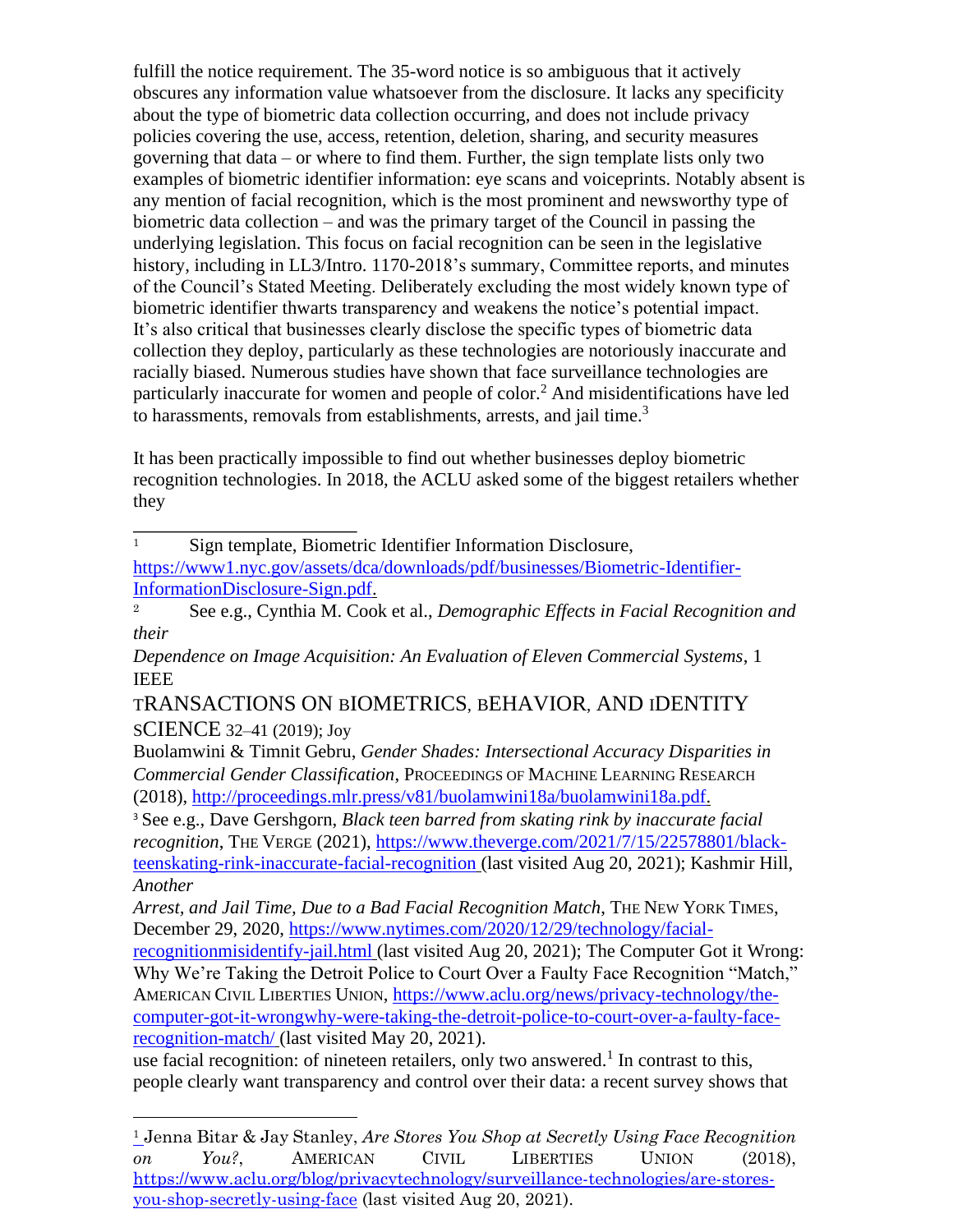69% of Americans believe that stores should inform customers about the use of facial recognition and 65% would want to have the choice to opt-out.<sup>2</sup> This becomes ever-more important as corporate and retail surveillance expand and allow for further data collection, correlation, and analysis, e.g. by combining someone's biometric data with other information such as their credit card, smartphone (through WiFi, Bluetooth, or other identifiers), customer loyalty card, other NFCenabled devices, or even online activities.

The mere collection and storage of biometric information can also be harmful and lead to unforeseen consequences. Any database of sensitive information is vulnerable to hacking and misuse. Unlike a password or credit card number, biometric data cannot be changed if there is a security breach. And what we have witnessed so far should inspire little confidence in many companies' ability to adequately guard against misuse.<sup>3</sup> Disclosing data policies and creating appropriate security mechanisms should be the baseline for anyone handling biometric data.

The DCWP proposed rules also give more leeway to businesses for the place of posting the sign than, for example, restaurants have for the posting of letter grade cards. Restaurants are required to post letter grade cards in a "conspicuous place where it is visible to passersby […] on the front window, door or exterior wall […] within five feet of the front door or other opening to the establishment where customers enter from the street, at a vertical height no less than four feet and no more than six feet from the ground or floor."<sup>7</sup> Additionally, letter grade cards have a much higher visibility and recognizability, given their colorful, conspicuous, large design elements; all qualities lacking in the Biometric Identifier Disclosure template sign, which is likely to not attract much attention and is designed to blend in.

Let's be clear; a sign is not a sufficient tool to reign in on facial recognition and other biometric surveillance tools by businesses. There's no substitute for individual, informed opt-in consent. But in the absence of other protections at the local, state, and federal level, the rules

In conclusion, the NYCLU thanks the Department of Consumer and Worker Protection for the opportunity to provide testimony. The Department's rulemaking is instrumental in ensuring a productive implementation of Local Law 3. We urge the Department to amend and strengthen the proposed rules to require businesses to disclose the types of biometric recognition technologies and their privacy policies – and do so in a way that will be

[https://www.technologyreview.com/2019/08/14/133723/data-leak-exposes](https://www.technologyreview.com/2019/08/14/133723/data-leak-exposes-unchangeable-biometric-data-of-over-1-million-people/)[unchangeablebiometric-data-of-over-1-million-people/](https://www.technologyreview.com/2019/08/14/133723/data-leak-exposes-unchangeable-biometric-data-of-over-1-million-people/) [\(](https://www.technologyreview.com/2019/08/14/133723/data-leak-exposes-unchangeable-biometric-data-of-over-1-million-people/)last visited Aug 20, 2021), Josh Taylor, *Major breach found in biometrics system used by banks, UK police and defence firms*, THE GUARDIAN (2019),

[http://www.theguardian.com/technology/2019/aug/14/major-breach-found-in](http://www.theguardian.com/technology/2019/aug/14/major-breach-found-in-biometrics-system-used-by-banks-uk-police-and-defence-firms)[biometricssystem-used-by-banks-uk-police-and-defence-firms](http://www.theguardian.com/technology/2019/aug/14/major-breach-found-in-biometrics-system-used-by-banks-uk-police-and-defence-firms) (last visited Aug 20, 2021). <sup>7</sup> Rules of NYC, Title 24, § 23-07 Posting letter grades. (7) f.

for the implementation of LL3 need to be tailored towards giving people the information they need to make an informed choice about the stores they frequent.

 $\frac{2}{2}$  Face-recognition tech in retail Are Americans prepared for it?, PIPLSAY (2021), <https://piplsay.com/face-recognition-tech-in-retail-are-americans-prepared-for-it/> (last visited Aug 16, 2021).

<sup>3</sup> See, e.g.: Patrick Howell O'Neill, *Data leak exposes unchangeable biometric data of over 1 million people*, MIT TECHNOLOGY REVIEW (2019),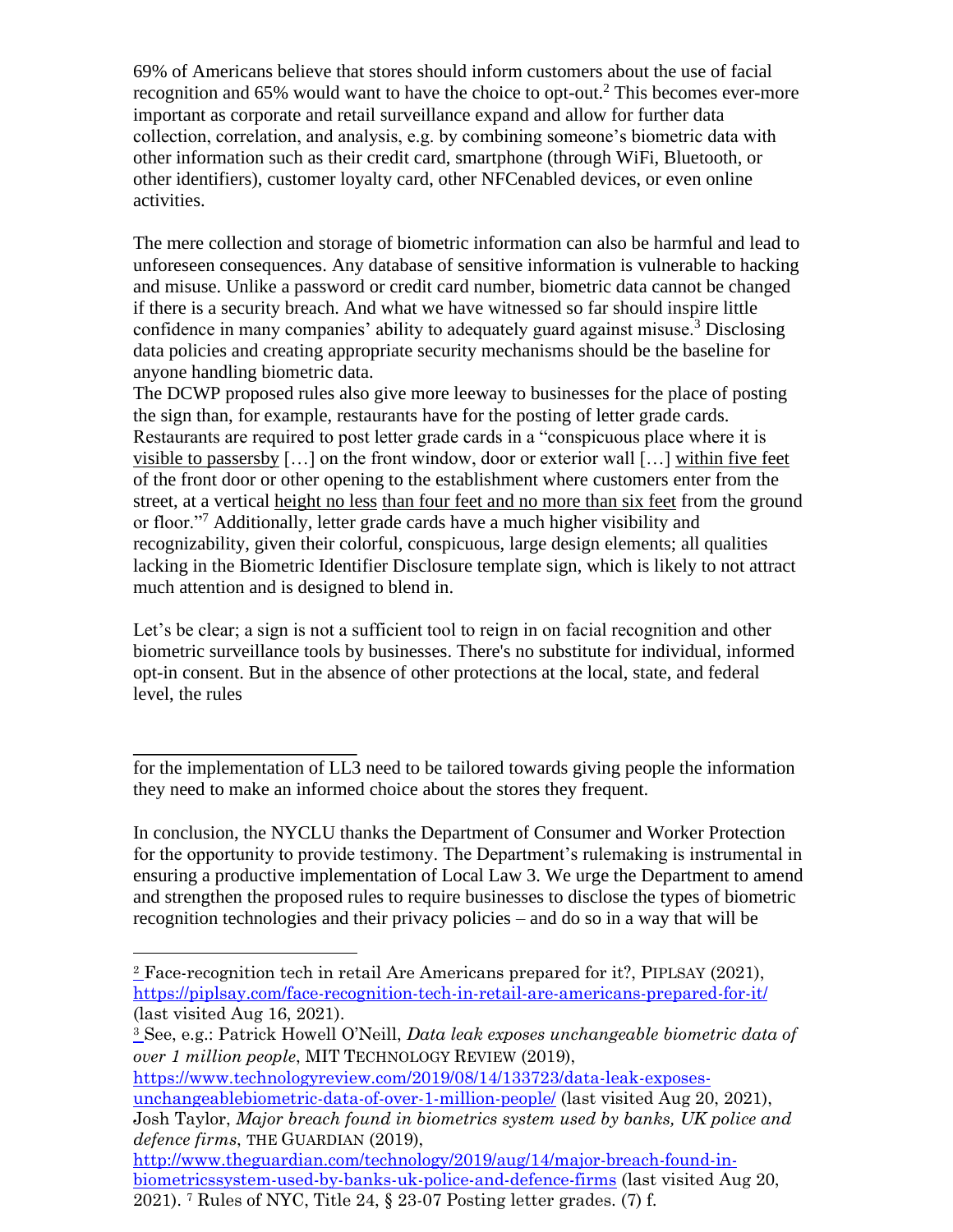clearly noticeable and recognizable by passersby. Without meaningful levels of detail and specificity, the rules risk to desensitize people to the sign and normalize pernicious data collection in the everyday lives of New Yorkers.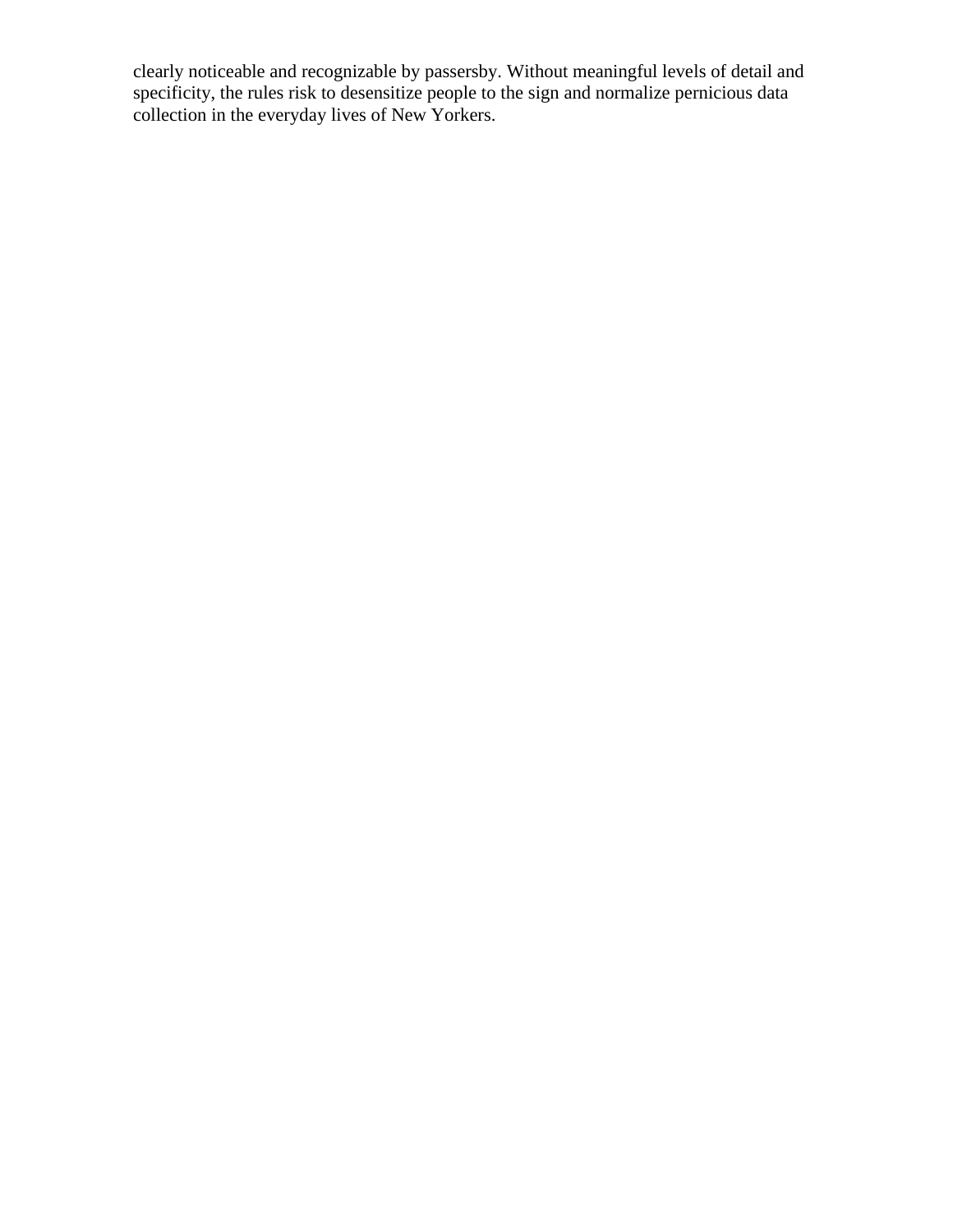

### **STATEMENT OF MAHIMA ARYA COMPUTER SCIENCE FELLOW** SURVEILLANCE TECHNOLOGY OVERSIGHT PROJECT

### **BEFORE THE DEPARTMENT OF CONSUMER AND WORKER PROTECTION**

**FOR A HEARING CONCERNING** RULES TO IMPLEMENT LOCAL LAW 3 OF 2021

> **PRESENTED August 30, 2021**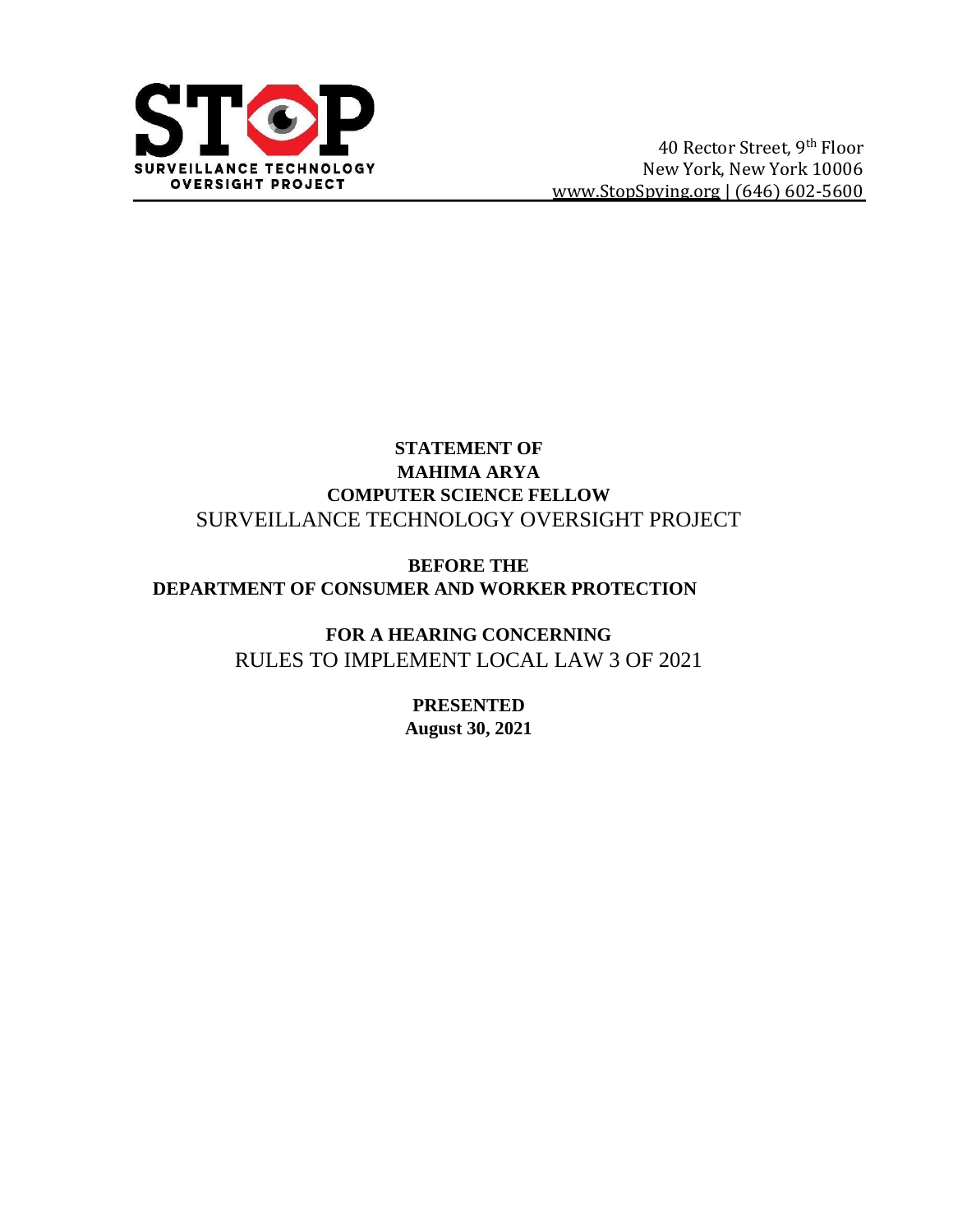Good morning, my name is Mahima Arya, and I am a Computer Science Fellow at the Surveillance Technology Oversight Project ("S.T.O.P."), a New York-based privacy and civil rights group. Thank you for the opportunity to testify today about DCWP's proposed rule in furtherance of Local Law 3

of 2021 (the "Proposed Rule"). While I commend the Department for moving forward with this process under trying conditions, the current draft of the Proposed Rule is manifestly incompatible with the purpose and intended impact of Local Law 3.

The New York City Council and Mayor enacted Local Law 3 in the hopes of addressing the unprecedented privacy and safety risks posed by biometric tracking tools. Systems like facial recognition, iris scans, and gait detection can transform our own bodies into tracking devices for store owners. Even worse, these biased systems often are more errorprone for Black and Latinx

New Yorkers, putting them at heightened risk of profiling by stores and even false arrest by police.

Store owners increasingly rely on automated surveillance systems to alert police to suspected shoplifters and other customers who are barred from the premises. Biometric tracking puts BIPOC New Yorkers at risk, fueling dangerous police encounters that are sparked simply by the color of a customer's face. Not only can these systems facilitate segregation of places of public accommodation (in violation of New York City Human Rights Laws), not only do they violate customers' privacy, but they can increase the risks of police violence.

In passing Local Law 3, the New York City Council sought to provide public notice on a scale commensurate with biometric tracking's risk. While S.T.O.P. urges the Council and DCWP to go further, banning all biometric surveillance in stores, we recognize that public notice is an important first step to an eventual ban on the technology. Sadly, rather than enabling Local Law 3, the Proposed Rule would eviscerate its intended impact, making compliance an empty gesture that is all but guaranteed to hide (not show) how customers' bodies are being tracked.

### **A.** DCWP's Proposed Design Will Make Meaningful Implementation Impossible

When New Yorkers enter a store, they are faced with an array of ads, merchandise, and government-mandated signage, all competing for their attention. In this visually crowded space, which can include information on everything from health codes, energy usage, COVID-19 protocols, and more, the Proposed rule would add a single sheet of white letter-sized paper with black text posted in a "clear and conspicuous manner." To be frank, there is perhaps no form of signage that could be more inconspicuous.

Such a small signage and typography is all-but-guaranteed to let this sign fade into the visual background. Rather than serving as a crucial, first-in-the-country effort to educate the public about biometric tracking, the sign would become a formality that goes completely unobserved to all but the most eagle-eyed inspector. Even worse, the model warning provided by the Department uses single-spaced Arial, a sans-serif font that will be even less attention-grabbing than a wide array of freely available alternative.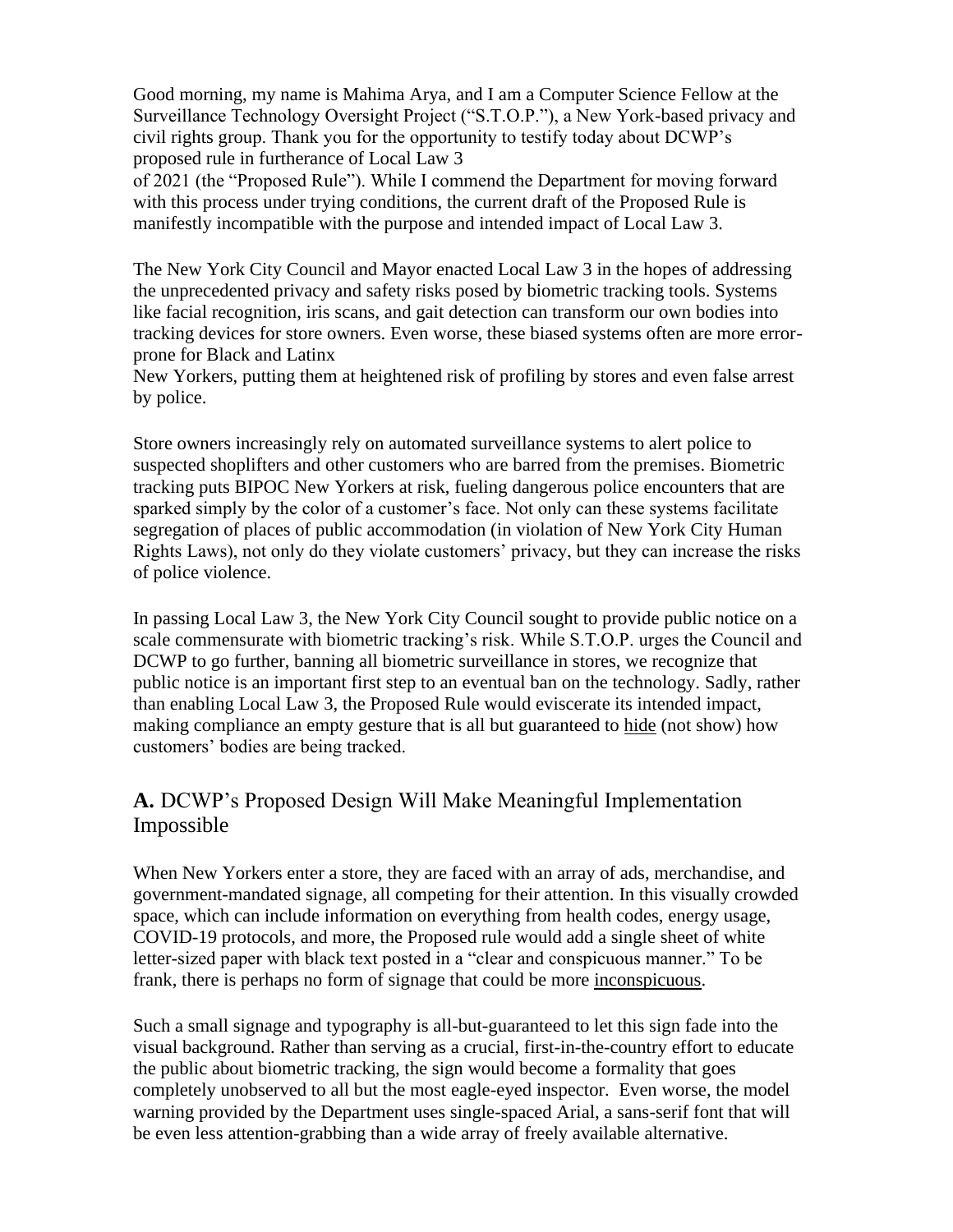At a minimum, the size of the warning poster must be increased to at least 11 inches by 17 inches, although a full poster size of 24 inches by 36 inches would be even better aligned with the legislative intent of Local Law 3. The poster must include the word "warning" in red text, against a white background, in no less than 100-point font on the poster's top line. We also suggest incorporating a yellow caution sign as part of the design as well. The body of the poster should be in at least 36point font. Lastly, the Department should provide stock images for store owners to use in representing each type of biometric tracking, including facial recognition, iris scans, and fingerprint readers. Adding a graphical representation of each tracking system is not only indispensable as a way to draw customers' attention to the sign, but it's also an essential accessibility measure for staff and customers who do not readily communicate in English.

DCWP has a tremendous opportunity to inform, empower, and protect New York's customers and workers, but only if you act. If the Department updates the Proposed Rule to incorporate basic design and communications principles and ensure that New Yorkers receive proper notice about biometric tracking, you will help transform New York City into a leader in biometric transparency. Alarmingly, if the Department finalizes the Proposed Rule as currently drafted, you will undermine the City Council's intent and further help normalize biometric surveillance technology, directly undermining the goal you were tasked with accomplishing. I hope that you will adjust course in light of this feedback and do what is needed to protect New Yorkers.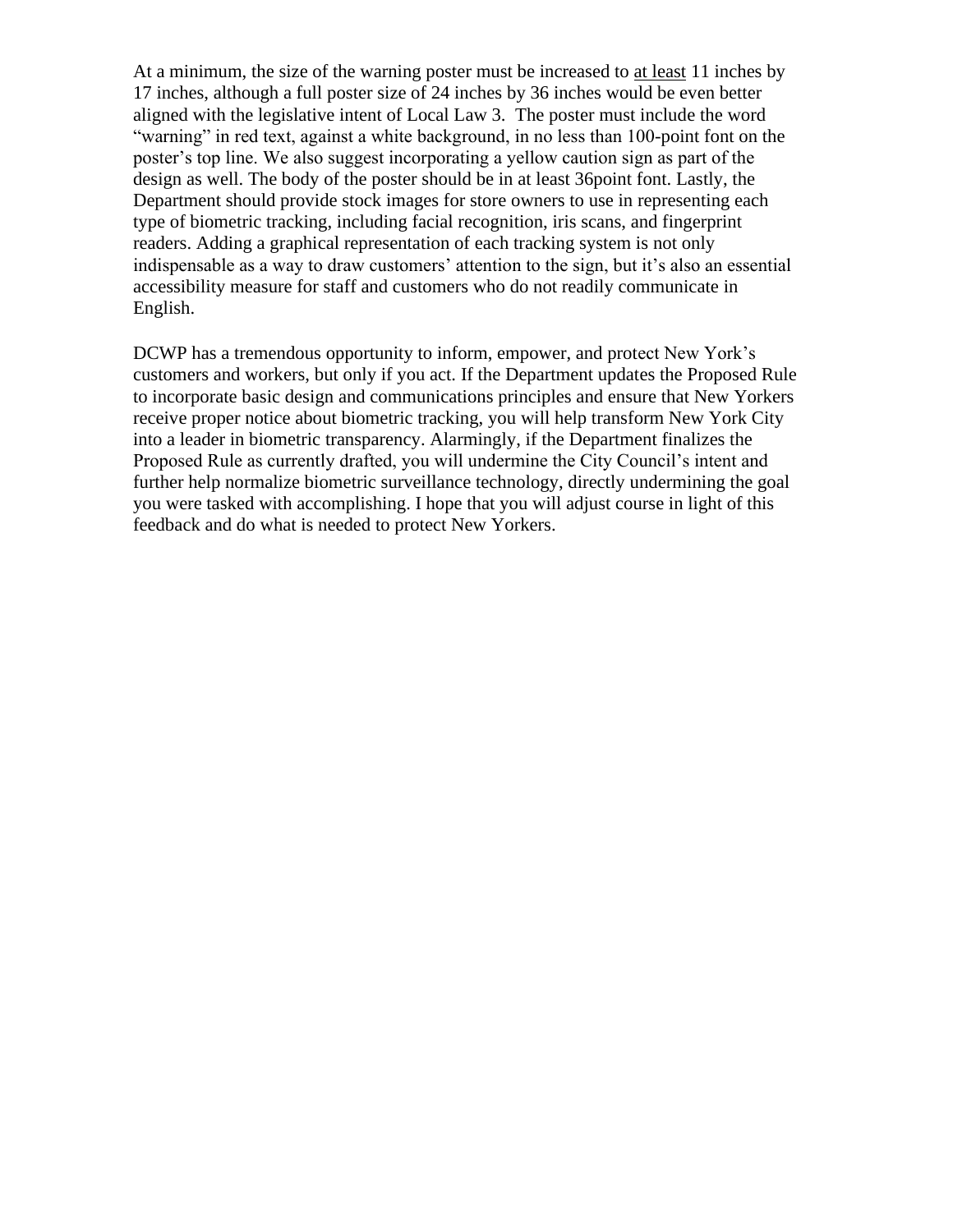#### NEW YORK CITY

#### DEPARTMENT OF CONSUMER AND WORKER PROTECTION

## PUBLIC HEARING ON THE PROPOSED RULES TO IMPLEMENT LOCAL LAW 3 OF 2021

Virtual Public Hearing

August 30, 2021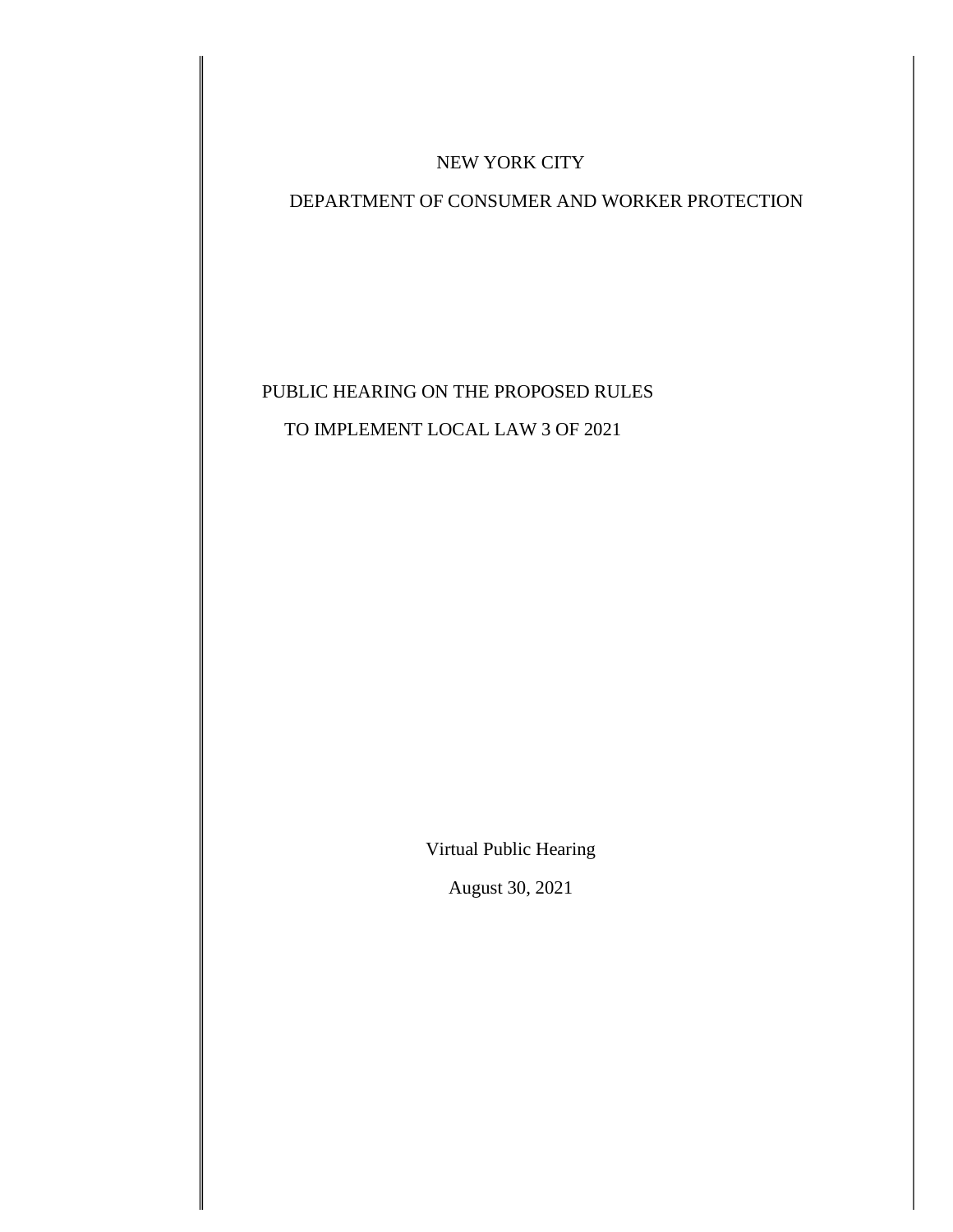#### INDEX

Albert Fox Cahn 6

Executive Director, Surveillance Technology Oversight Project

Daniel Schwarz 8 New York Civil Liberties Union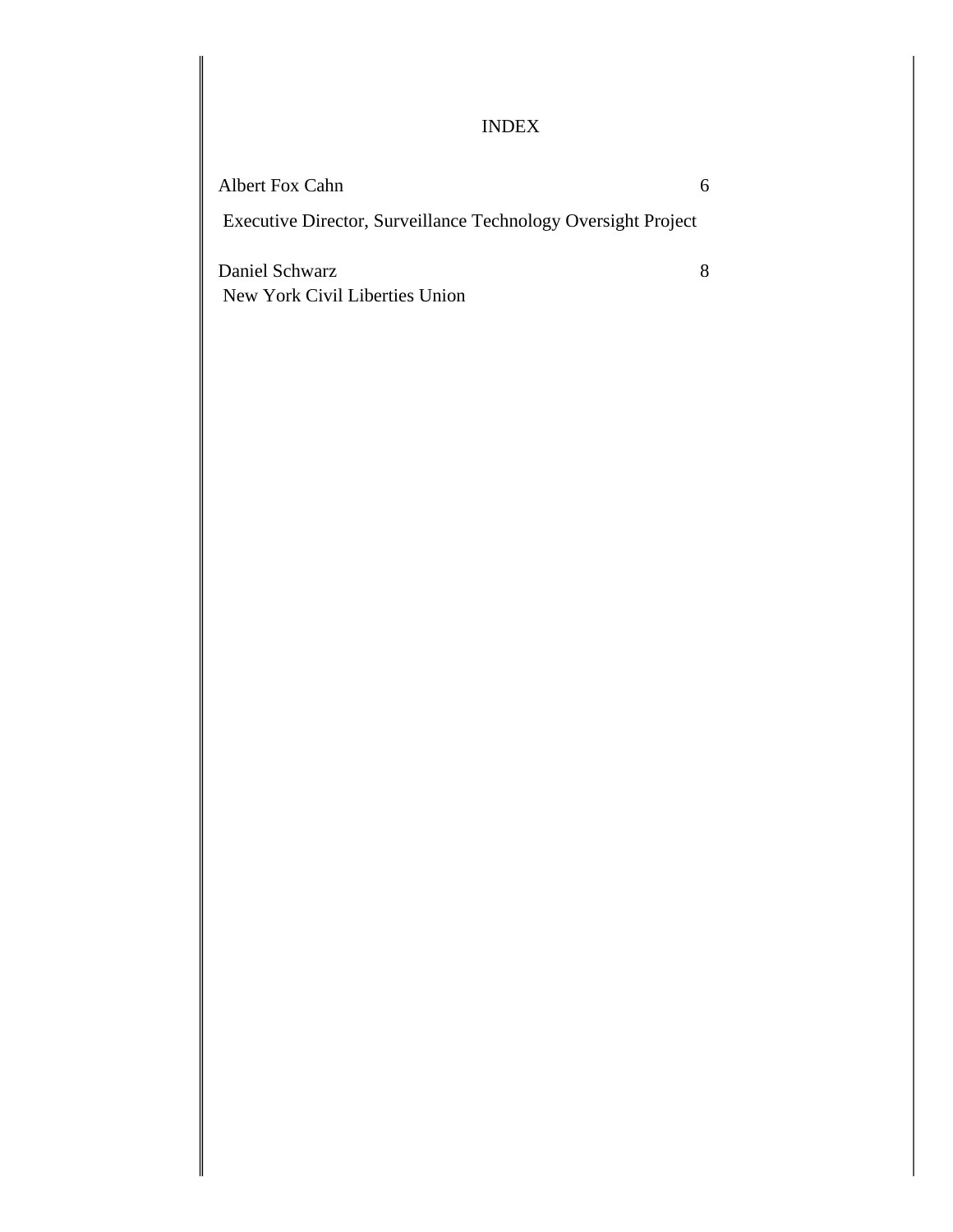MR. CHARLIE DRIVER: Hi, everyone. Thanks for -- thanks for tuning in, and joining. My name is Charlie. I am part of the DCWP External Affairs staff, and will be sort of taking us through this, this hearing today. Albert, I have you top of my list for, for testifying once we get going. If there's anyone else on here who is looking to offer testimony at this -- at this hearing, please, you can either unmute and tell me. You can also feel free to just shoot me a message in the chat, and I'll make sure that you're on, on my list to go. 8 And just had a quick question. How long can we speak for? Basically, we do -- three minutes is the timeline for testimony. I'm not going to be super aggressive about this, or if you -- you're just wrapping up at the three- minute mark, you know, I'll let you go over a little. If you want -- if you have written 10 pages of testimony that you want to offer, you're not going to get the chance to do all of those here. But I will drop my e-mail in the chat and you can always e-mail me written testimony that we can also incorporate into the record. And so that, that goes if you want to offer your written testimony in addition to the oral today. But I'd ask you also get that in today, just because we're at the end of the comments period. But yes, Daniel, you are now number 2 on my list. My e- mail is now in the chat. Alright, so we're going to -- we're going to just get this officially started and then we'll go into the testimony. Again, if you haven't let me know that you want to testify and you change your mind, just drop me a line in the chat and I will be able to take care of that. So, good morning, my name is Charlie Driver. I've been designated as the hearing officer for the public hearing of the Department of Consumer and Worker Protection on the proposed rules to implement Local Law 3 of 2021. This hearing is being held by teleconference call. It is now 11:04 a.m. on Monday, August 30th. And I am hereby convening the public hearing on this proposed rule. This proposed rule was published in the City Record on July 29, 2021. Published notice and rules are available online on the New York City Rules website and the Department of Consumer and Worker Protection's website. The department has proposed these rules pursuant to the authority vested in the Commissioner of the Department of Consumer and Worker Protection via Sections 1043 and 2203-F of the New York City Charter and Sections 22-1202 of Title 22 of the New York City Administrative Code. This hearing affords the public the opportunity to comment on all aspects of the rules the department has proposed. The department will carefully review all testimony and written comments received at this hearing and will give due weight and consideration to proposals and recommendations that are submitted for the record at this hearing.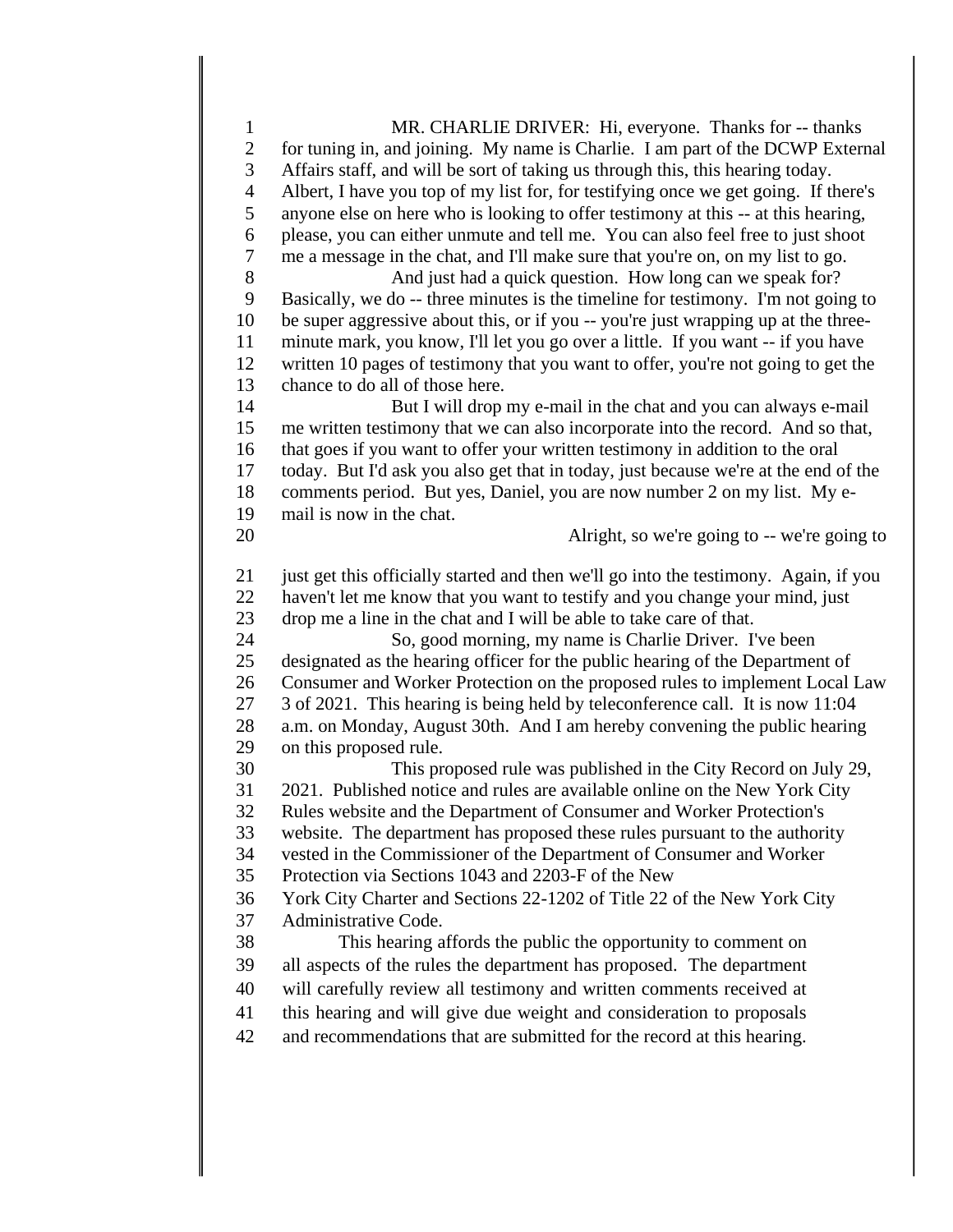Once again, just to -- just to go over this. So during the hearing, please, give due respect and consideration to anyone who's offering their testimony and make sure that you're muting yourself on the Zoom if you're not speaking. In terms of the order for testimony, I'll be keeping that. I have two of you right now on the order. I will announce you beforehand, and just let me know if there are additional people in the call who want to testify. Everyone will have a maximum of three minutes to provide oral testimony. If it's going to take longer than three minutes, please, synthesize your oral testimony and feel free to leave a written copy of whatever you didn't get to, as well as what you said, for the record. And then again, there is no time limit for written testimony. You can submit as many pages as you want, and we will make that as well part of the public record. Now, once again, just one final reminder to mute your lines until you're called. And we can now get this started. So I will call first Albert Fox Cahn to offer, offer testimony on this proposed rule. MR. ALBERT FOX CAHN: Good morning. My name is Albert Fox Cahn. I'm the Executive Director of the Surveillance Technology Oversight Project. I'm also a visiting fellow at Yale Law School's Information Society Project and at New York University School of Law's Information Law Institute. This is an excerpt of the longer comment submitted for the record. And I, I just want to express, to begin with, that biometric surveillance isn't just invasion of privacy. It's not something that is only fueling discrimination. It is a threat to the safety of New Yorkers. These biased and broken systems are oftentimes being used to call police to arrest customer simply for shopping while black. Simply for showing their face in a store that is using a broken system that discriminates against communities of color, as facial recognition so often does. And novel forms of biometric surveillance pose an even greater risk to the public, because there is even less known about how they operate and how data is collected. The proposed rules that had been put forward by the department

 are manifestly insufficient. They are completely at odds with the purpose of Local Law 3, and more is needed. An 8-1/2 x 11 sheet of paper with black and white text is not noticed. It is something to go unnoticed. It is something designed to blend into the background, not to stand out as a warning. What we need is a much larger poster, at a minimum 11 x 17, but more likely 24 x 36 inches. We need a bright bold red warning explicitly at the top of this

 poster stating, "Warning" that biometric surveillance is being used. We need visual indicators of the technologies being used for nonEnglish speaking customers. Currently, this poster is only available in English, but why can't we have a visual representation of each biometric tracking tool being used, such as a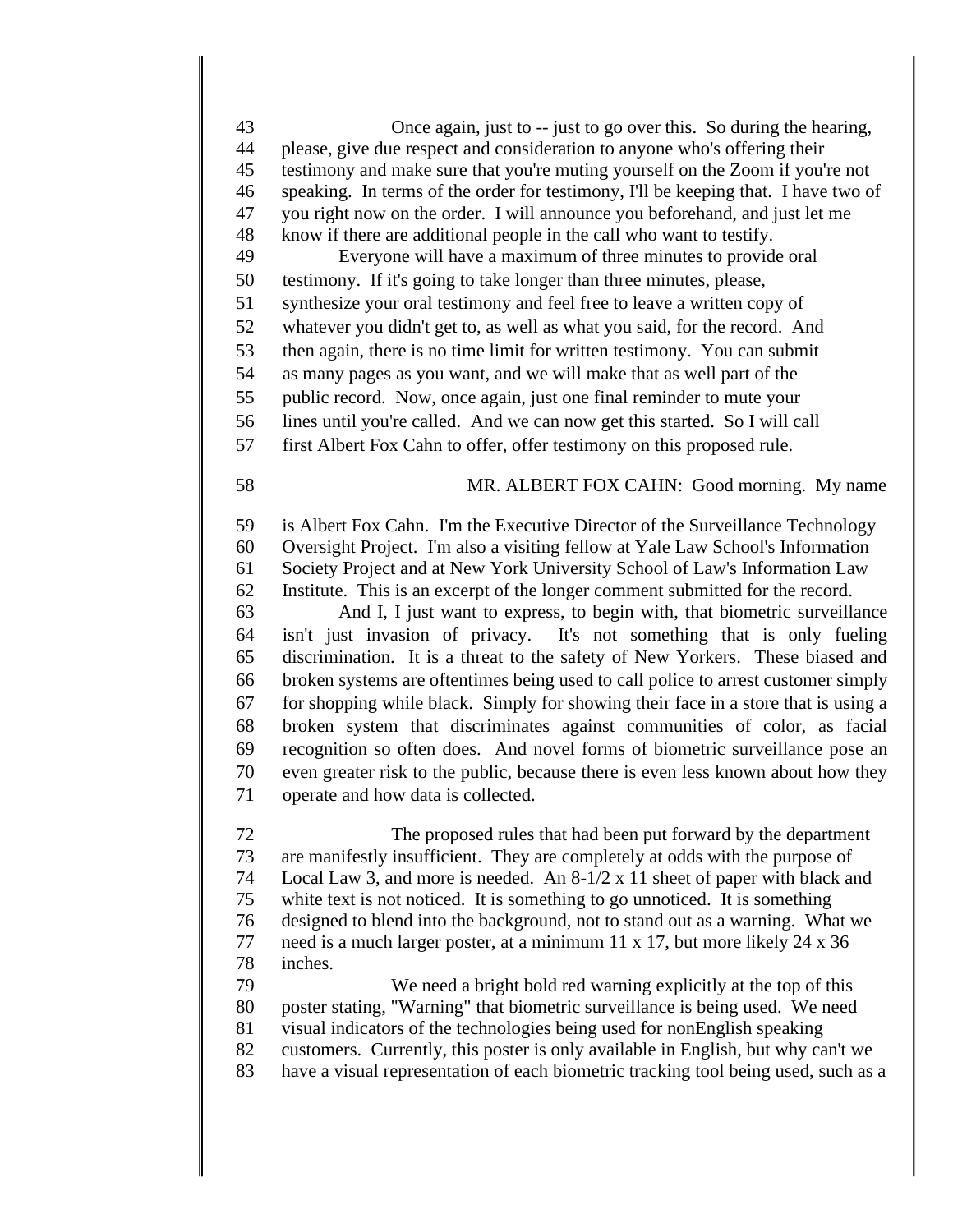symbol of a face being analyzed by facial recognition. Such as a depiction of gait detection or iris scans. We need graphical representations not just to make these posters accessible, but again to grab attention. When you are walking through the entrance of a business in New York, there are dozens of different posters and warnings, and other -- and ads that are vying for your attention. And if we put forward this regulation as proposed, if we implement Local Law 3 as the department is attempting to, we will not put New Yorkers on notice about the ways they are being tracked, we will only further normalize this deeply, deeply, deeply dangerous technology. I urge the department to do better, and I urge it to adopt far larger, far more prominent poster requirements. MR. DRIVER: Alright, thank you. Thank you very much for your testimony. We'll incorporate that into the record, and thank you for keeping it under the time limit. I really appreciate you taking time for this. Next up, and he's, he's come off -- come onto camera, and for the recognition of that is 99 Daniel Schwarz from the NYCLU. Daniel, you have three minutes. I'll give you a 30-second warning in the chat. MR. DANIEL SCHWARZ: Thank you, Charlie. And yeah, my name is Daniel Schwarz. I'm here to testify on behalf of the New York Civil Liberties Union. We thank the department for this hearing and for the opportunity to provide testimony today. In order for this law to not just be a mere rubber stamp on the use of biometric surveillance, it is incumbent on a department to promulgate rules that, at the very least, give the public basic information about the technologies in use, and any privacy policies that govern them. Unfortunately, the proposed rules by the DCWP fall far short of that goal. The rules, as drafted, would not disclose any meaningful information and fail to notify customers in plain and simple language about the use implications of biometric surveillance technologies. The department published a biometric identifier disclosure sign template on its website, which businesses simply have to add their names to, and post at every entrance to fulfill this notice requirement. This 35-word notice is so ambiguous that it actively obscures any information value whatsoever from the disclosure. It lacks any specificity about the type of biometric data collection occurring, and does not include privacy policies covering the use, access, retention, deletion, sharing, and security measures governing that data or where to find them. Throughout the design template lists only two examples of biometric identifier information, eye scans and voiceprints. Notably absent is any mention of facial recognition, which is the most prominent type of biometric data collection and which was also the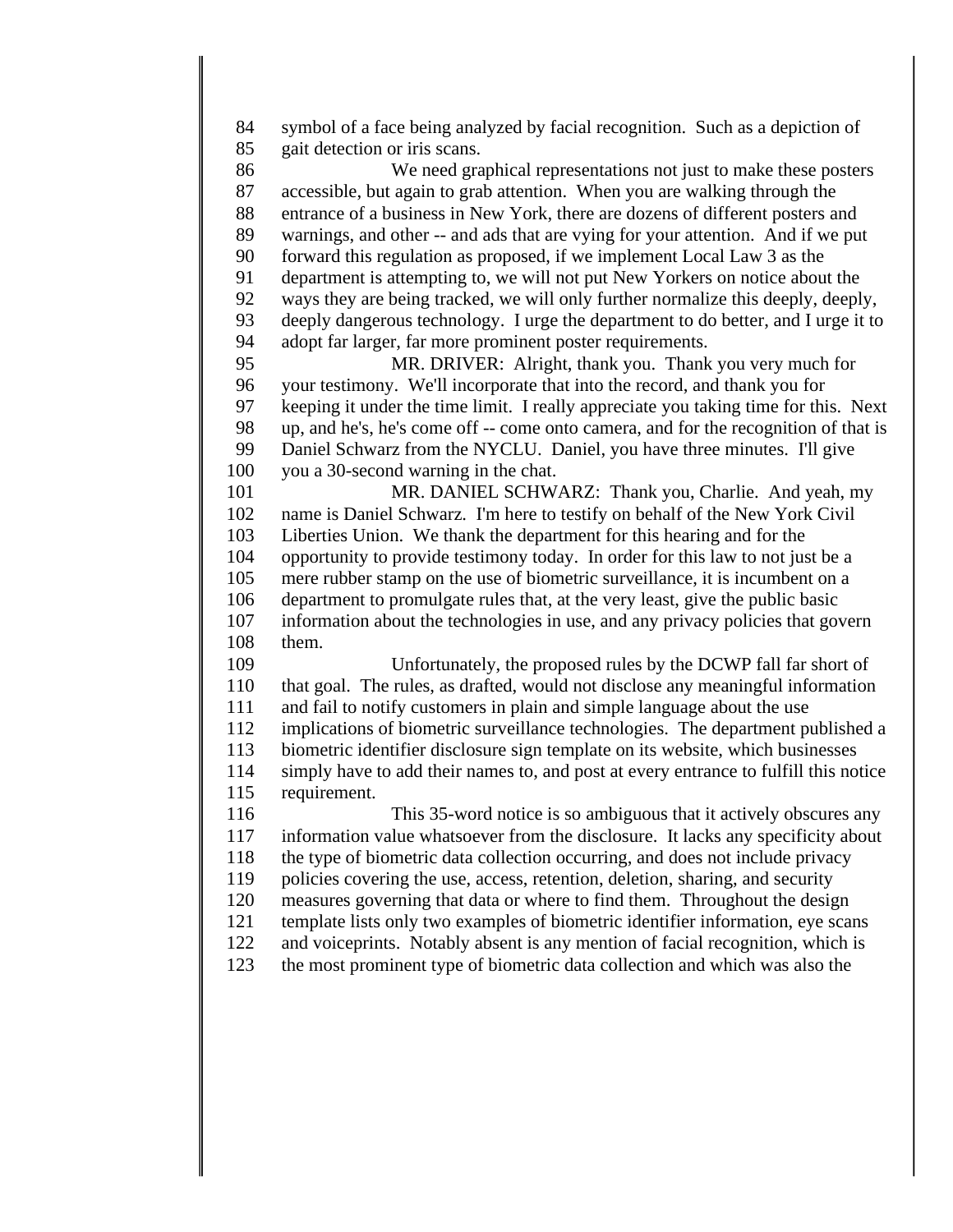primary target of the council in passing the underlying legislation, which can be clearly seen in its legislative history, the committee reports, and the stated meering-, stated meeting minutes. Deliberately excluding the most widely known type of biometric identifier thwarts transparency and weakens the notice's potential impact. It's also critical that businesses clearly disclose the specific types of biometric data collection they deploy, particularly as these technologies are notoriously inaccurate and racially biased. Numerous studies have shown that face surveillance technologies are particularly inaccurate for women and people of color. And misidentifications have led to harassments, removals from establishments, arrests, and jail time. It's been practically impossible to find out whether businesses deploy biometric recognition technologies. In 2018, the ACLU asked some of the biggest retailers whether they use facial recognition. Of 19 retailers, only two answered. In contrast to this, people clearly want transparency and control over their data. A recent survey shows that 69% of Americans believe that stores should inform customers about the use of facial recognition, and 65% would want to have the choice to opt out. Now, let's be clear. Thank you, Charlie. A sign is not a sufficient tool to reign in on facial recognition and other biometric surveillance tools by businesses. There's no substitute for individual informed opt-in consent. But in the absence of other protections at the local, state, and federal level, the rules for the implementation of Local Law 3 needs to be tailored towards giving people 148 information they need to make an informed choice about the stores they frequent. We urge the department to amend and strengthen the proposed rules to require businesses to disclose the types of biometric recognition technologies and their respective privacy policy. And do so in a way that will be clearly noticeable and recognizable by passersby. Without meaningful levels of detail and specificity, the rules risk to desensitize people to the sign, and normalize pernicious data collection in the everyday lives of New Yorkers. We submitted our full testimony online and again thank the department for the ability to provide comment. Thank you. MR. DRIVER: Okay. Thank you so much, and thank you for also submitting that full testimony online. At this time, we do not have any, any other interested parties here to testify. With that in mind, I will adjourn this hearing until someone else appears to offer testimony or until 12:00 p.m., whichever comes first. Basically, what that means is that the Zoom room is going to stay open. It'll be dormant in the event that someone else comes in and wants to offer testimony. I'll unmute myself. I'll announce it. I'll give everyone a little time if they're interested in staying on in the possibility of that, and then we'll proceed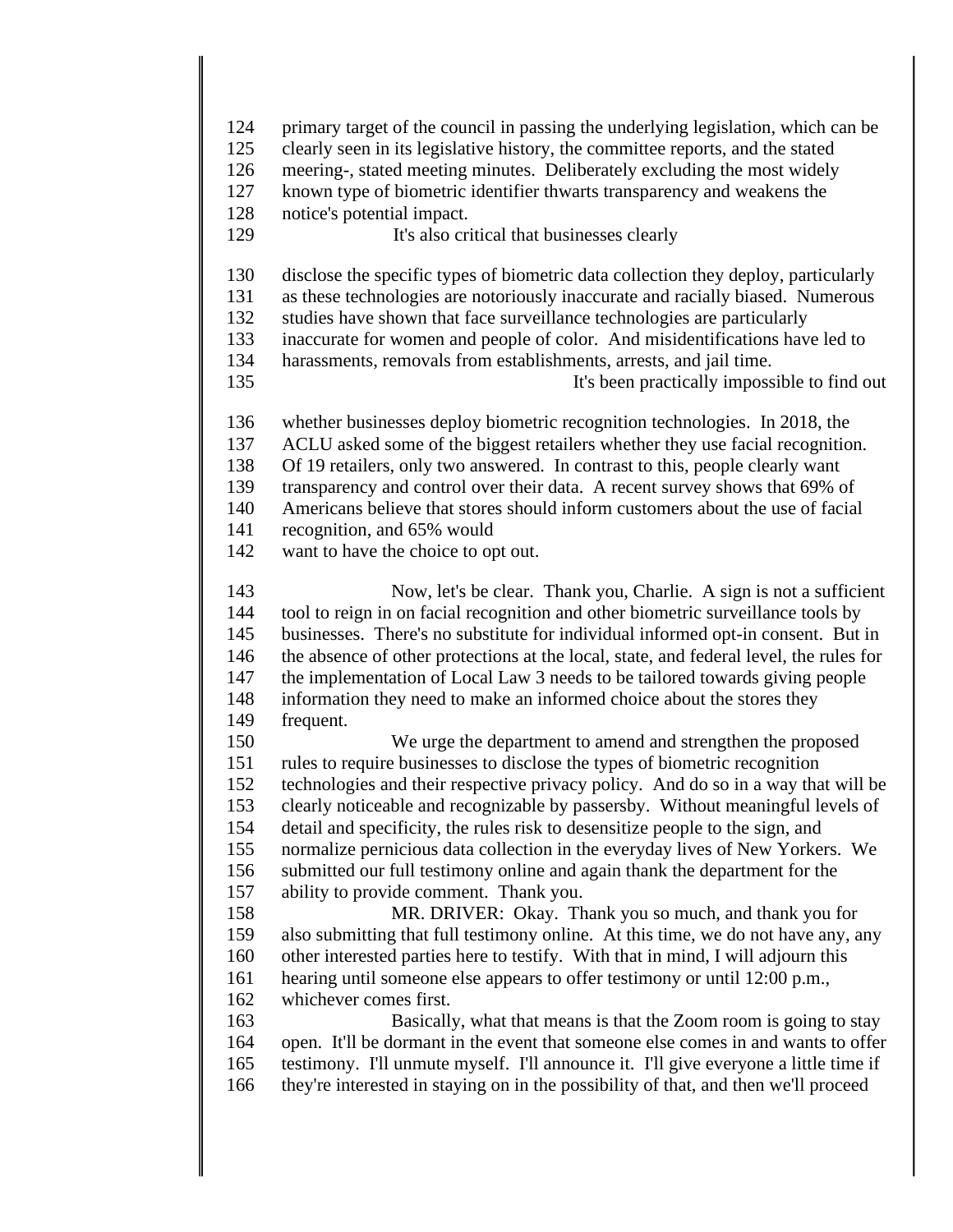| 167        | with that testimony when it comes. Alright, thank you to everyone, and                               |
|------------|------------------------------------------------------------------------------------------------------|
| 168<br>169 | potentially talk soon. Otherwise, the Zoom room will close at noon.<br>MR. CAHN: Thank you, Charlie. |
| 170        | [OFF THE RECORD] $[00:12:58]$                                                                        |
| 171        | [ON THE RECORD] $[00:42:45]$                                                                         |
| 172<br>173 | MR. DRIVER: Hi, Melissa [phonetic], welcome, welcome to this<br>hearing.                             |
| 174        | MS. MELISSA: Thank you.                                                                              |
| 175<br>176 | MR. DRIVER: Are you, are you interested in offering testimony<br>today?                              |
| 177        | MS. MELISSA: No, not, not at this time.                                                              |
| 178        | I'm just listening in.                                                                               |
| 179        | MR. DRIVER: Okay. So we're just -- we had                                                            |
| 180        | two people who offered testimony at the beginning of the hearing. And right                          |
| 181        | now, we're waiting to see if anyone else comes through interested in offering                        |
| 182        | their testimony. And otherwise, the hearing will wrap up at noon.                                    |
| 183        | MS. MELISSA: Okay. Sounds good, thank you.                                                           |
| 184        | [OFF THE RECORD] $[00:43:15]$                                                                        |
| 185        | [ON THE RECORD] $[00:58:45]$                                                                         |
| 186        | MR. DRIVER: Well, it's now -- it's now noon, so we're going to                                       |
| 187        | wrap this hearing up. We haven't had anyone else register interest in testifying,                    |
| 188        | or come through hoping to testify. Thank you for, for attending and listening,                       |
| 189        | and we'll see you at the next one.                                                                   |
| 190        |                                                                                                      |
| 191        |                                                                                                      |
| 192        |                                                                                                      |
| 193        |                                                                                                      |
| 194        |                                                                                                      |
| 195        |                                                                                                      |
| 196        |                                                                                                      |
| 197        |                                                                                                      |
|            |                                                                                                      |